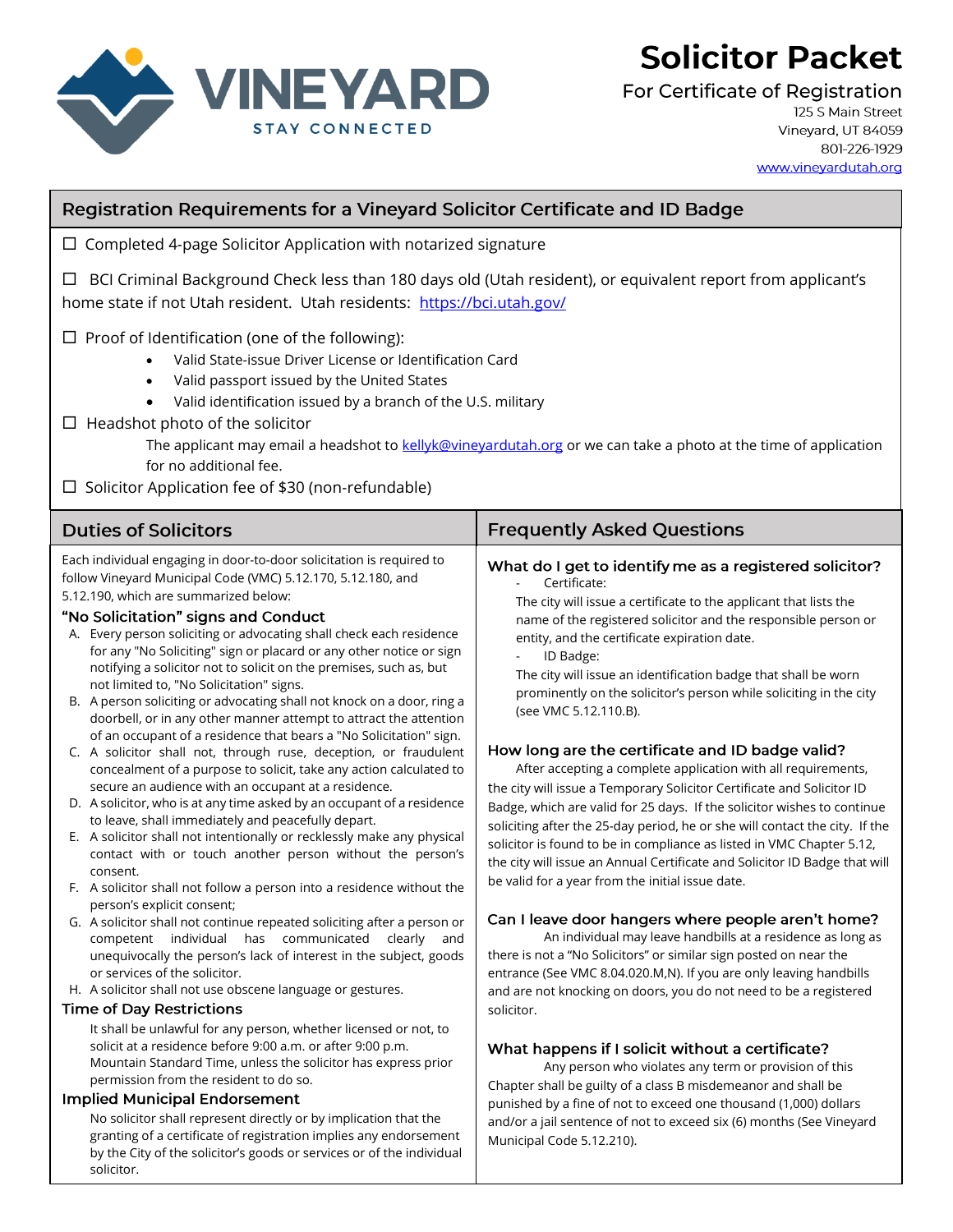

# **Solicitor Application**

For Certificate of Registration

125 S Main Street Vineyard, UT 84059 801-226-1929 www.vineyardutah.org

For each individual engaging in non-exempted residential solicitation within Vineyard city limits

#### **Individual Solicitor Information**

| Date of Birth: Same Control of Director Control of the Control of State Control of Birth: State: Control of Birth: Control of Birth: Control of Director Control of the Control of the Control of the Control of the Control o |               |      |       |     |  |  |  |
|--------------------------------------------------------------------------------------------------------------------------------------------------------------------------------------------------------------------------------|---------------|------|-------|-----|--|--|--|
|                                                                                                                                                                                                                                | Street        | City | State | Zip |  |  |  |
|                                                                                                                                                                                                                                |               |      |       |     |  |  |  |
| (for all correspondence)                                                                                                                                                                                                       | Street        | City | State | Zip |  |  |  |
| <b>Business Information</b>                                                                                                                                                                                                    |               |      |       |     |  |  |  |
|                                                                                                                                                                                                                                |               |      |       |     |  |  |  |
|                                                                                                                                                                                                                                | Street/PO Box | City | State | Zip |  |  |  |
|                                                                                                                                                                                                                                |               |      |       |     |  |  |  |
|                                                                                                                                                                                                                                |               |      |       |     |  |  |  |
|                                                                                                                                                                                                                                |               |      |       |     |  |  |  |

For a temporary account, call the Utah State Tax Commission Special Events Unit at 801-297-6303 or emai[l specialevent@utah.gov](mailto:specialevent@utah.gov)

Website:

| <b>Additional Information</b>                                                                                                                                                                                                      |                                                   |  |  |  |
|------------------------------------------------------------------------------------------------------------------------------------------------------------------------------------------------------------------------------------|---------------------------------------------------|--|--|--|
| Goods or services being offered:                                                                                                                                                                                                   |                                                   |  |  |  |
|                                                                                                                                                                                                                                    |                                                   |  |  |  |
|                                                                                                                                                                                                                                    |                                                   |  |  |  |
| Regulatory Licenses, permits, or registrations required by Federal or State law to transact this business: (It is the applicant's responsibility to determine<br>and comply with any requirements from other regulatory agencies.) |                                                   |  |  |  |
| $\Box$ Division of Occupational and Professional Licensing (DOPL)<br>$\Box$ UT Insurance Department                                                                                                                                |                                                   |  |  |  |
| $\Box$ DOPL – Burglar Alarm company or agent                                                                                                                                                                                       | $\Box$ UT Dept. of Agriculture and Food           |  |  |  |
| $\Box$ DOPL – Contracting                                                                                                                                                                                                          | $\Box$ UT Division of Consumer Protection         |  |  |  |
| $\Box$ UT Division of Securities                                                                                                                                                                                                   | $\Box$ Other:                                     |  |  |  |
| <b>FOR OFFICE USE ONLY</b>                                                                                                                                                                                                         |                                                   |  |  |  |
| Photo ID $\Box$<br>Date received<br>BCI O                                                                                                                                                                                          | Badge Photo $\Box$<br>Date Expires<br>Date Issued |  |  |  |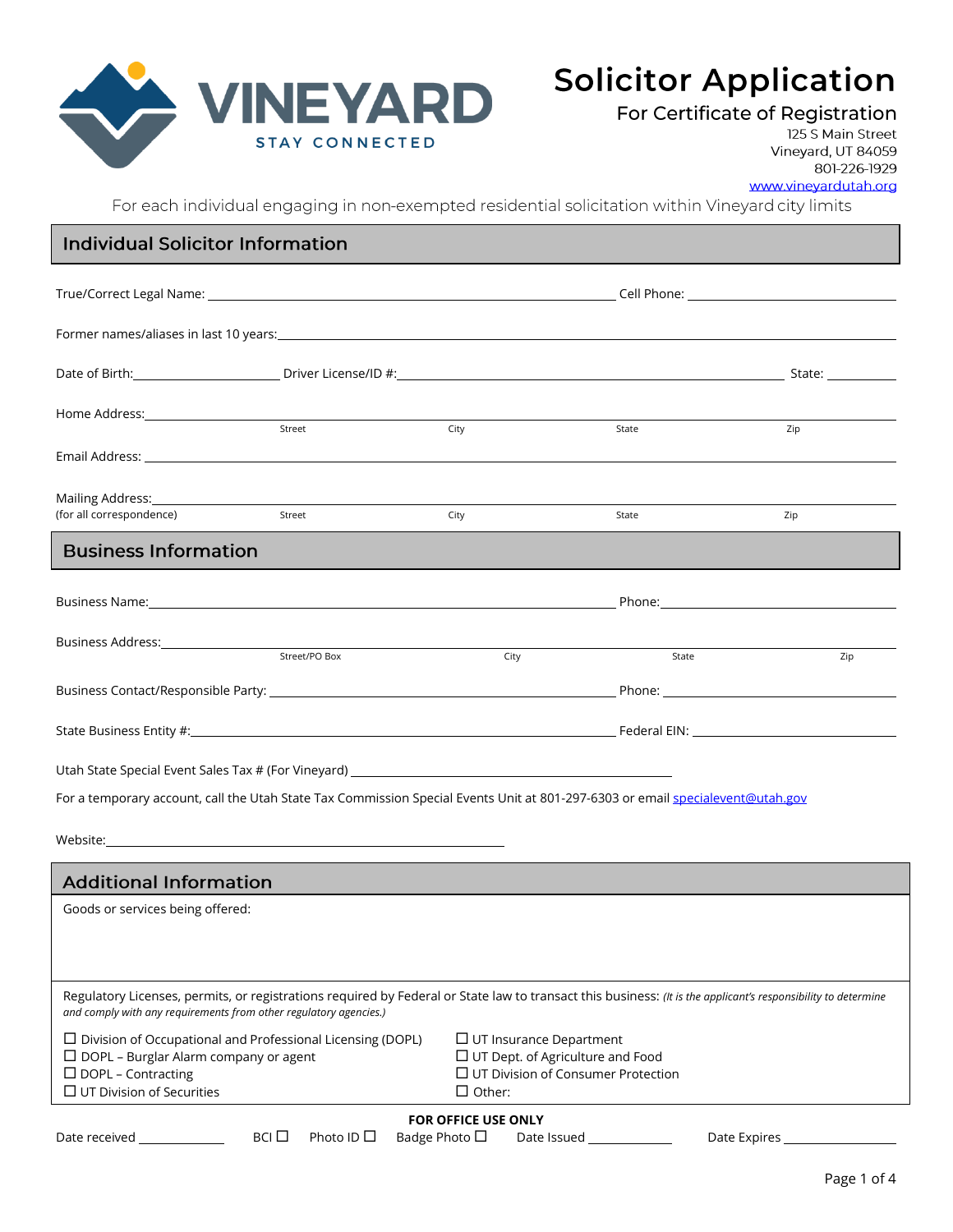## **Disqualifying Status Questions**

*Completion of this questionnaire is a requirement for a residential solicitation certificate.*

| 1. | Has the applicant been criminally convicted of:<br>Felony homicide,<br>а.<br>Physically abusing, sexually abusing, or exploiting a minor,<br>b.<br>The sale or distribution of controlled substances, or<br>C.<br>d. Sexual assault of any kind?                                                                                                           | $\square$ Yes<br>$\square$ No |
|----|------------------------------------------------------------------------------------------------------------------------------------------------------------------------------------------------------------------------------------------------------------------------------------------------------------------------------------------------------------|-------------------------------|
| 2. | Are any criminal charges currently pending against the applicant for:<br>Felony homicide<br>а.<br>Physically abusing, sexually abusing, or exploiting a minor,<br>b.<br>The sale or distribution of controlled substances, or<br>c.<br>d. Sexual assault of any kind?                                                                                      | $\square$ Yes<br>$\square$ No |
| 3. | Has the applicant been criminally convicted of a felony<br>within the last ten (10) years?                                                                                                                                                                                                                                                                 | $\square$ Yes<br>$\square$ No |
| 4. | Has the applicant been incarcerated in a federal or state prison<br>within the last five (5) years?                                                                                                                                                                                                                                                        | $\square$ Yes<br>$\square$ No |
| 5. | Has the applicant been criminally convicted of a misdemeanor<br>within the past five (5) years involving a crime of:<br>a. Moral turpitude, or<br>b. Violent or aggravated conduct involving persons or property?                                                                                                                                          | $\square$ Yes<br>$\square$ No |
| 6. | Has a final civil judgment been entered against the applicant<br>within the last five (5) years indicating that:<br>The applicant had either engaged in fraud, or intentional<br>a.<br>misrepresentation, or<br>That a debt of the applicant was nondischargeable in bankruptcy<br>b.<br>pursuant to 11 USC section 523(a)(2), (a)(4), (a)(6), or (a)(19)? | $\square$ Yes<br>$\Box$ No    |
| 7. | Is the applicant currently on parole or probation to any court, penal<br>institution, or governmental entity, including being under house arrest<br>or subject to a tracking device?                                                                                                                                                                       | $\square$ Yes<br>$\square$ No |
| 8. | Does the applicant have an outstanding arrest warrant from any jurisdiction?                                                                                                                                                                                                                                                                               | $\square$ Yes<br>$\square$ No |
| 9. | Is the applicant currently subject to a protective order based on physical<br>or sexual abuse issued by a court of competent jurisdiction?                                                                                                                                                                                                                 | $\square$ Yes<br>$\square$ No |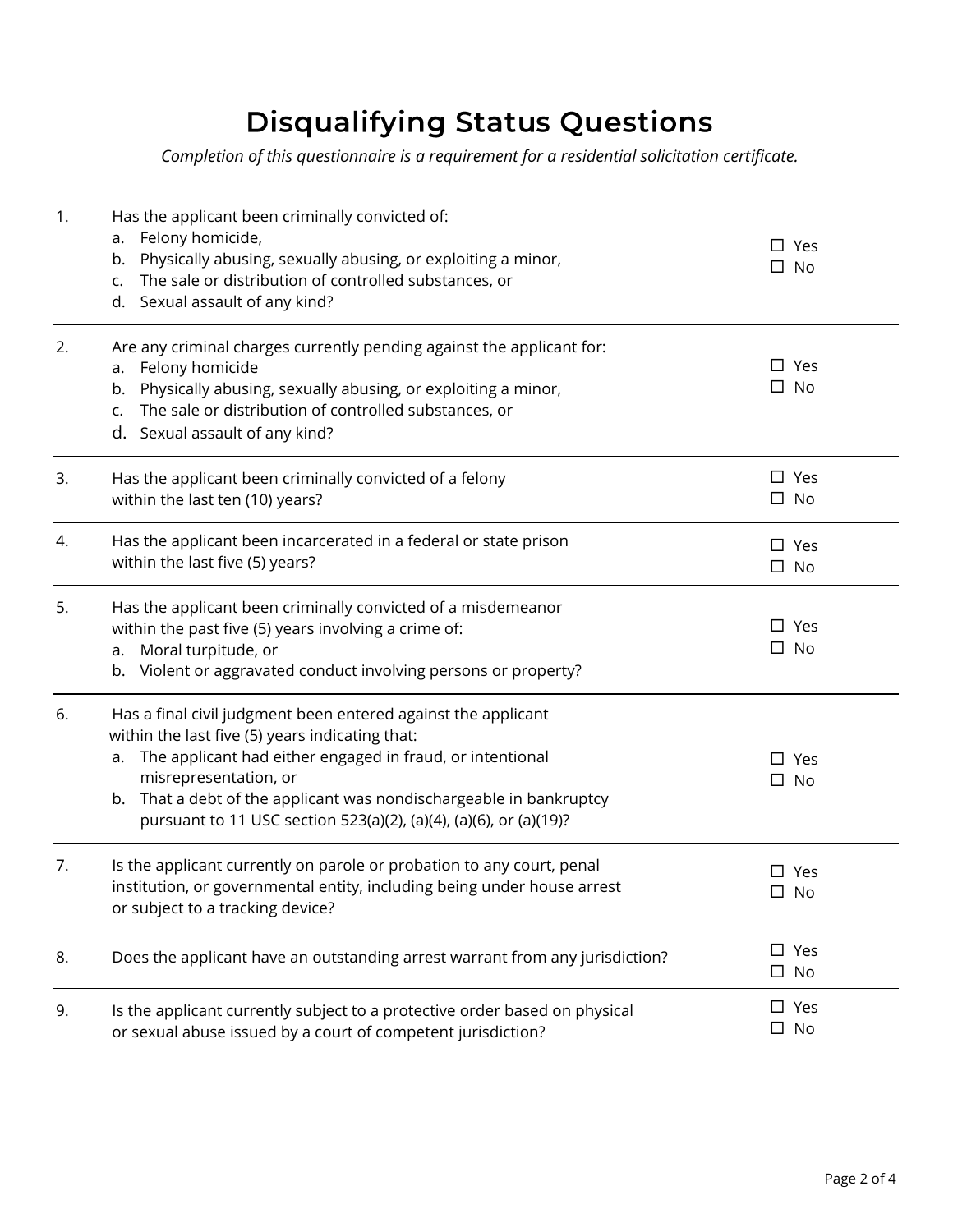### **Written Disclosures**

(Vineyard Municipal Code Section 5.12.080)  *For review by residential solicitation certificate applicants*

- 1. The applicant's submission of the application authorizes the City to verify information submitted with the completed application including:
	- a) The applicant's address;
	- b) The applicant's and responsible person or entity's state tax identification and special use tax numbers, if any; and
	- c) The validity of the applicant's proof of identity.
- 2. The City may consult any publicly available sources for information on the applicant, including but not limited, to databases for any outstanding warrants, protective orders, or civil judgments.
- 3. Establishing proof of identity is required before registration is allowed.
- 4. Identification of the fee amount that must be submitted by applicant with a completed application.
- 5. The applicant must submit a BCI background check **or** equivalent background check from the applicant's home state if the applicant is not a Utah resident with a completed application.
- 6. To the extent permitted by State and/or Federal law, the applicant's BCI background check shall remain a confidential, protected, private record not available for public inspection.
- 7. The City will maintain copies of the applicant's application form, proof of identity, and identification badge. These copies will become public records available for inspection on demand at the City offices whether or not a certificate is denied, granted, or renewed.
- 8. The criteria for disqualifying status, denial, or suspension of a certificate under the provisions of this chapter.
- 9. That a request for a temporary certificate will be granted or denied the same business day that a completed application is submitted.

By signing, I acknowledge that I have (i) received, (ii) read, (iii) sought clarification as required, and (iv) understand the above Written Disclosures.

l